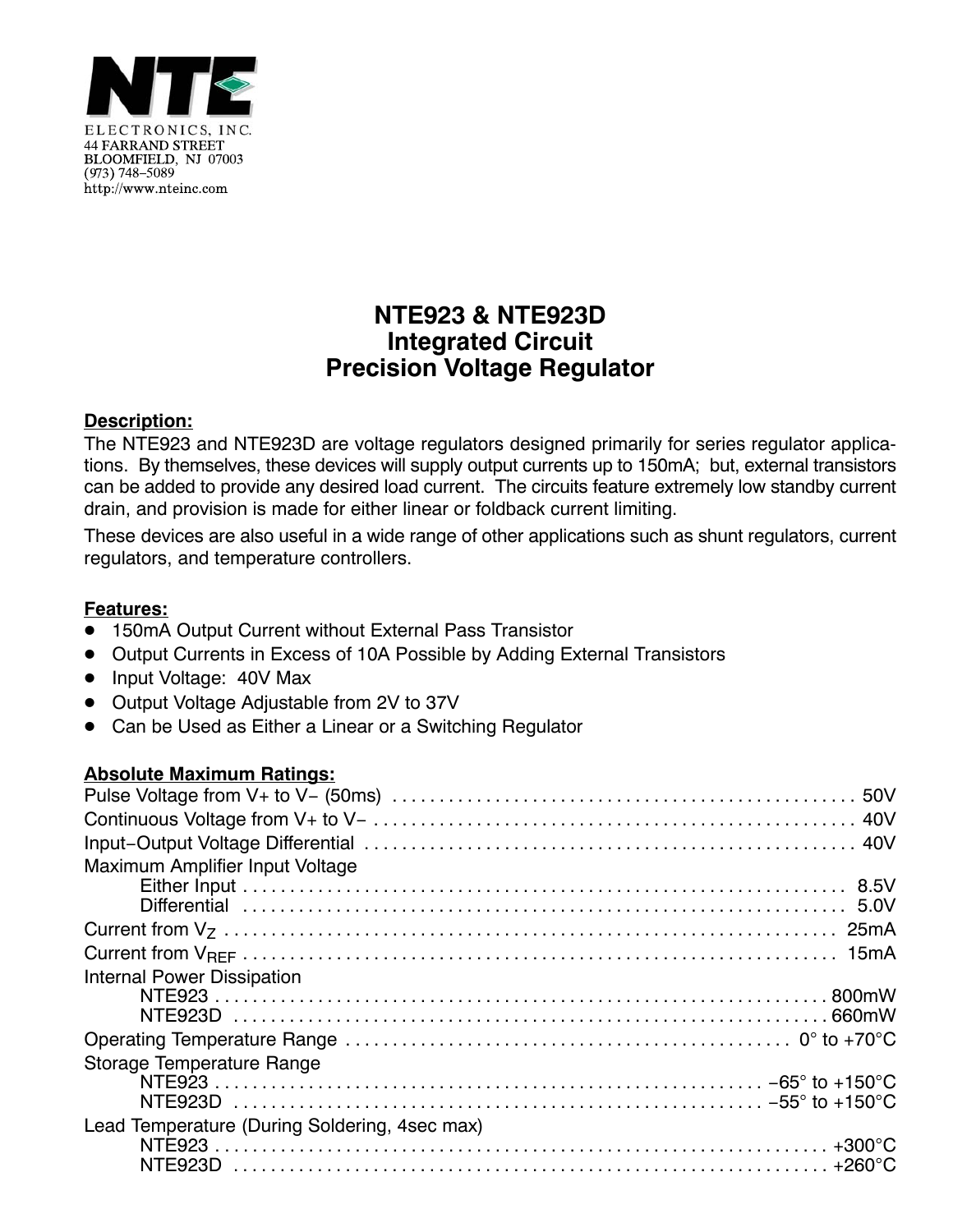### **Electrical Characteristics:** (Note 1)

| <b>Parameter</b>                                            | <b>Test Conditions</b>                          |                                            | Min                      | <b>Typ</b>               | <b>Max</b>               | <b>Unit</b>       |
|-------------------------------------------------------------|-------------------------------------------------|--------------------------------------------|--------------------------|--------------------------|--------------------------|-------------------|
| Line Regulation                                             | $V_{IN}$ = 12V to 15V                           |                                            | $\overline{\phantom{0}}$ | 0.01                     | 0.1                      | % VOUT            |
|                                                             |                                                 | $0^\circ \leq T_A \leq +70^\circ \text{C}$ | $\qquad \qquad -$        |                          | 0.3                      | $%$ $V_{OUT}$     |
|                                                             | $V_{IN}$ = 12V to 40V                           |                                            | $\overline{\phantom{0}}$ | 0.1                      | 0.5                      | %V <sub>QUT</sub> |
| Load Regulation                                             | $I_1 = 1 \text{mA}$ to 50 mA                    |                                            | $\overline{\phantom{0}}$ | 0.03                     | 0.2                      | % VOUT            |
|                                                             |                                                 | $0^\circ \leq T_A \leq +70^\circ C$        | $\qquad \qquad -$        | $\overline{\phantom{0}}$ | 0.6                      | %V <sub>OUT</sub> |
| <b>Ripple Rejection</b>                                     | $f = 50$ Hz to 10kHz                            | $C_{REF} = 0$                              | $\overline{\phantom{0}}$ | 74                       | $\equiv$                 | dB                |
|                                                             |                                                 | $C_{REF} = 5\mu F$                         | $\overline{\phantom{0}}$ | 86                       |                          | dB                |
| Average Temperature Coefficient of<br><b>Output Voltage</b> | $0^{\circ} \leq T_A \leq +70^{\circ}C$ , Note 2 |                                            |                          | 0.003                    | 0.015                    | %/°C              |
| <b>Short Circuit Current Limit</b>                          | $R_{SC}$ = 10 $\Omega$ , $V_{OUT}$ = 0          | $\overline{\phantom{0}}$                   | 65                       | $\overline{\phantom{0}}$ | mA                       |                   |
| Reference Voltage                                           |                                                 |                                            | 6.80                     | 7.15                     | 7.50                     | V                 |
| <b>Output Noise Voltage</b>                                 | $BW = 100Hz$ to $10kHz$                         | $C_{REF} = 0$                              | $\overline{\phantom{0}}$ | 86                       | $\overline{\phantom{0}}$ | $\mu V_{rms}$     |
|                                                             |                                                 | $C_{REF} = 5\mu F$                         | $\overline{\phantom{0}}$ | 2.5                      | $\overline{\phantom{0}}$ | $\mu V_{rms}$     |
| Long Term Stability                                         |                                                 |                                            | $\overline{\phantom{0}}$ | 0.05                     | $\overline{\phantom{0}}$ | %/1000Hrs         |
| <b>Standby Current Drain</b>                                | $I_1 = 0$ , $V_{IN} = 30V$                      |                                            | $\overline{\phantom{0}}$ | 1.7                      | 4.0                      | mA                |
| Input Voltage Range                                         |                                                 |                                            | 9.5                      | $\overline{\phantom{0}}$ | 40                       | V                 |
| Output Voltage Range                                        |                                                 |                                            | 2.0                      | $\overline{\phantom{0}}$ | 37                       | $\vee$            |
| Input-Output Voltage Differential                           |                                                 |                                            | 3.0                      | $\overline{\phantom{0}}$ | 38                       | $\vee$            |
| Thermal Resistance, Junction to Ambient<br>NTE923D          |                                                 |                                            | —                        | 105                      | —                        | °C/W              |
| <b>NTE923</b>                                               | Board mount in still air                        |                                            | $\overline{\phantom{0}}$ | 225                      | $\overline{\phantom{0}}$ | °C/W              |
|                                                             | Board mount in 400LF/Min Air flow               |                                            | $\qquad \qquad -$        | 90                       | $\overline{\phantom{0}}$ | °C/W              |
| Thermal Resistance, Junction to Case                        |                                                 |                                            | $\overline{\phantom{0}}$ | 25                       | ▃                        | °C/W              |

Note 1. Unless otherwise otherwise specified, T<sub>A</sub> = +25°C, V<sub>IN</sub> = V+ = V<sub>C</sub> = 12V, V− = 0, V<sub>OUT</sub> = 5V,  $I_L$  = 1mA,  $R_{SC}$  = 0,  $C_l$  = 100pF,  $C_{REF}$  = 0 and divider impedance as seen by error amplifier ≤ 10kΩ. Line and load regulation specifications are given for the condition of constant chip temperature. Temperature drifts must be taken into account separately for high dissipation conditions.

- Note 2. Guaranteed by correlation to other tests.
- Note 3. For metal can applications where  $V_Z$  is required, an external 6.2V zener diode should be connected in series with  $V_{\text{OUT}}$ .

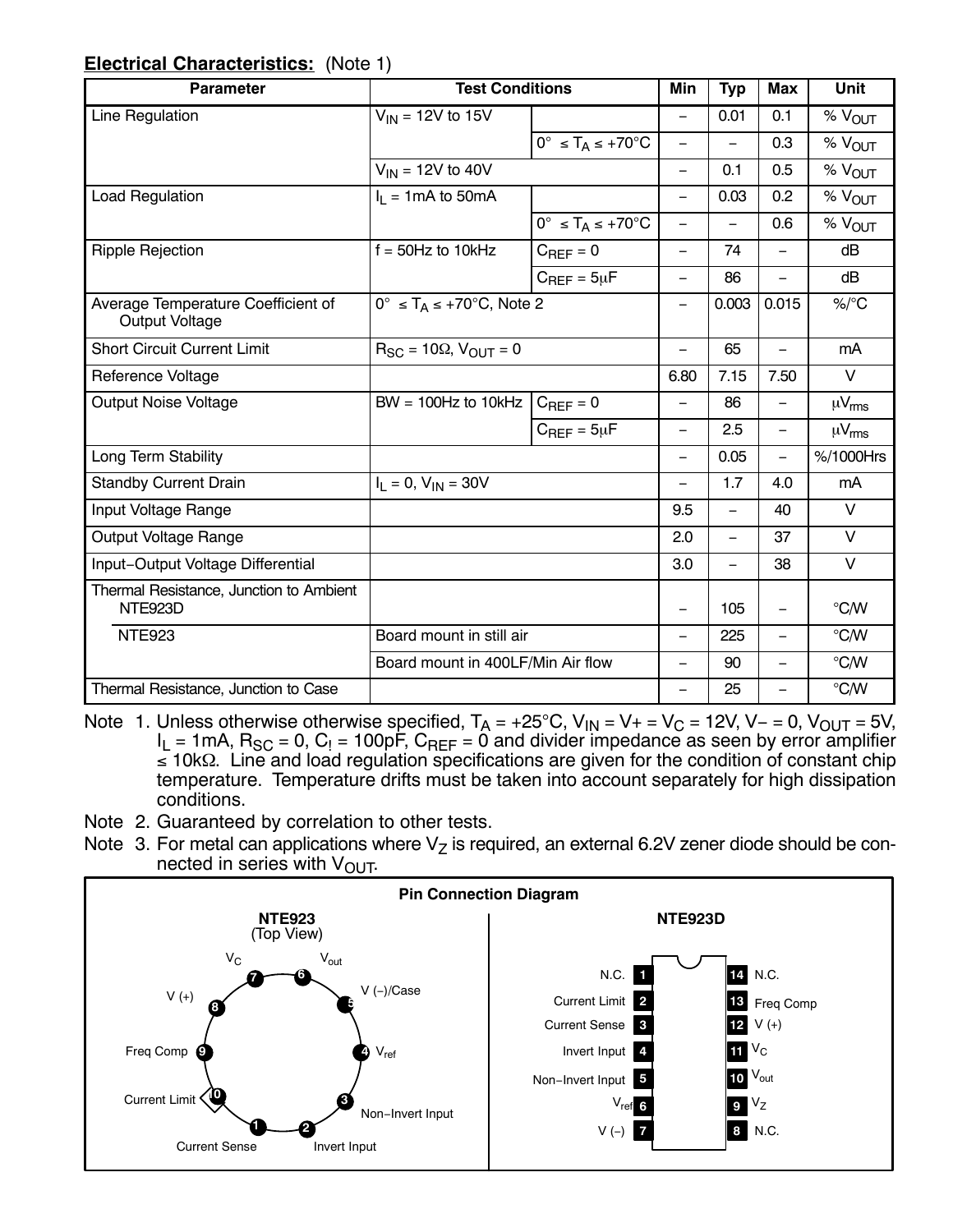| Output         | <b>Applicable</b><br><b>Figures</b> |      | <b>Fixed</b><br>Output<br>±5% |      | <b>Output</b><br><b>Adjustable</b><br>$±10%$ (Note 5) |                  | <b>Output</b> | <b>Applicable</b><br><b>Figures</b> |                | <b>Fixed</b><br>Output<br>±5% |                | <b>Output</b><br>Adjustable<br>$±10\%$ (Note 5) |                |
|----------------|-------------------------------------|------|-------------------------------|------|-------------------------------------------------------|------------------|---------------|-------------------------------------|----------------|-------------------------------|----------------|-------------------------------------------------|----------------|
| <b>Voltage</b> | (Note 4)                            | R1   | R <sub>2</sub>                | R1   | <b>P1</b>                                             | R <sub>2</sub>   | Voltage       | (Note 4)                            | R <sub>1</sub> | R <sub>2</sub>                | R <sub>1</sub> | <b>P1</b>                                       | R <sub>2</sub> |
| $+3.0$         | 1, 5, 6, 9, 12(4)                   | 4.12 | 3.01                          | 1.8  | 0.5                                                   | $1.\overline{2}$ | $+100$        | 7                                   | 3.57           | 102                           | 2.2            | 10                                              | 91             |
| $+3.6$         | 1, 5, 6, 9, 12(4)                   | 3.57 | 3.65                          | 1.5  | 0.5                                                   | 1.5              | $+250$        | 7                                   | 3.57           | 255                           | 2.2            | 10 <sup>10</sup>                                | 240            |
| $+5.0$         | 1, 5, 6, 9, 12 (4)                  | 2.15 | 4.99                          | 0.75 | 0.5                                                   | 2.2              | $-6$ (Note 6) | 3, (10)                             | 3.57           | 2.43                          | 1.2            | 0.5                                             | 0.75           |
| $+6.0$         | 1, 5, 6, 9, 12(4)                   | 1.15 | 6.04                          | 0.5  | 0.5                                                   | 2.7              | -9            | 3, 10                               | 3.48           | 5.36                          | 1.2            | 0.5                                             | 2.0            |
| $+9.0$         | 2, 4, (5, 6, 9, 12)                 | 1.87 | 7.15                          | 0.75 | 1.0                                                   | 2.7              | $-12$         | 3, 10                               | 3.57           | 8.45                          | 1.2            | 0.5                                             | 3.3            |
| $+12$          | 2, 4, (5, 6, 9, 12)                 | 4.87 | 7.15                          | 2.0  | 1.0                                                   | 3.0              | $-15$         | 3, 10                               | 3.65           | 11.5                          | 1.2            | 0.5                                             | 4.3            |
| $+15$          | 2, 4, (5, 6, 9, 12)                 | 7.87 | 7.15                          | 3.3  | 1.0                                                   | 3.0              | $-28$         | 3, 10                               | 3.57           | 24.3                          | 1.2            | 0.5                                             | 10             |
| $+28$          | 2, 4, (5, 6, 9, 12)                 | 21.0 | 7.15                          | 5.6  | 1.0                                                   | 2.0              | $-45$         | 8                                   | 3.57           | 41.2                          | 2.2            | 10                                              | 33             |
| $+45$          | 7                                   | 3.57 | 48.7                          | 2.2  | 10                                                    | 39               | $-100$        | 8                                   | 3.57           | 97.6                          | 2.2            | 10                                              | 91             |
| $+75$          | 7                                   | 3.57 | 78.7                          | 2.2  | 10                                                    | 68               | $-250$        | 8                                   | 3.57           | 249                           | 2.2            | 10                                              | 240            |

**TABLE 1. Resistor Values (k) for Standard Output Voltage:**

Note 4. Figures in parentheses may be used if R1/R2 divider is placed on opposite input of error amp. Note 5. Replace R1/R2 in figures with divider shown in Figure .

Note 6. V+ and  $V_{CC}$  must be connected to a +3V or greater supply.

### **TABLE 2. Formulae for Intermediate Output Voltages:**

| Outputs from $+2$ to $+7$ Volts<br>(Figures 1, 4, 5, 6, 9, 12)  | Outputs from $+4$ to $+250$ Volts<br>(Figure 7)                                                                                                                            | <b>Current Limiting</b>                                                                                                 |
|-----------------------------------------------------------------|----------------------------------------------------------------------------------------------------------------------------------------------------------------------------|-------------------------------------------------------------------------------------------------------------------------|
|                                                                 | $V_{\text{OUT}} = \left(V_{\text{REF}} \times \frac{R2}{R1 + R2}\right)$ $V_{\text{OUT}} = \left(\frac{V_{\text{REF}}}{2} \times \frac{R2 - R1}{R1}\right)$ ; R3 = R4      | $I_{LIMIT} = \frac{V_{SENSE}}{R_{SC}}$                                                                                  |
|                                                                 |                                                                                                                                                                            |                                                                                                                         |
| Outputs from $+7$ to $+37$ Volts<br>(Figures 2, 4, 5, 6, 9, 12) | Outputs from -6 to -250 Volts<br>(Figures 3, 8, 10)<br>$V_{OUT} = (V_{REF} \times \frac{R1 + R2}{R2})$ $V_{OUT} = (\frac{V_{REF}}{2} \times \frac{R1 + R2}{R1})$ ; R3 = R4 | <b>Foldback Current Limiting</b><br>$\left(\frac{V_{OUT} R3}{R_{SC} R4} + \frac{V_{SENSE} (R3 + R4)}{R_{SC} R4}\right)$ |

**Typical Applications:** (Pin numbers relative to the plastic package)

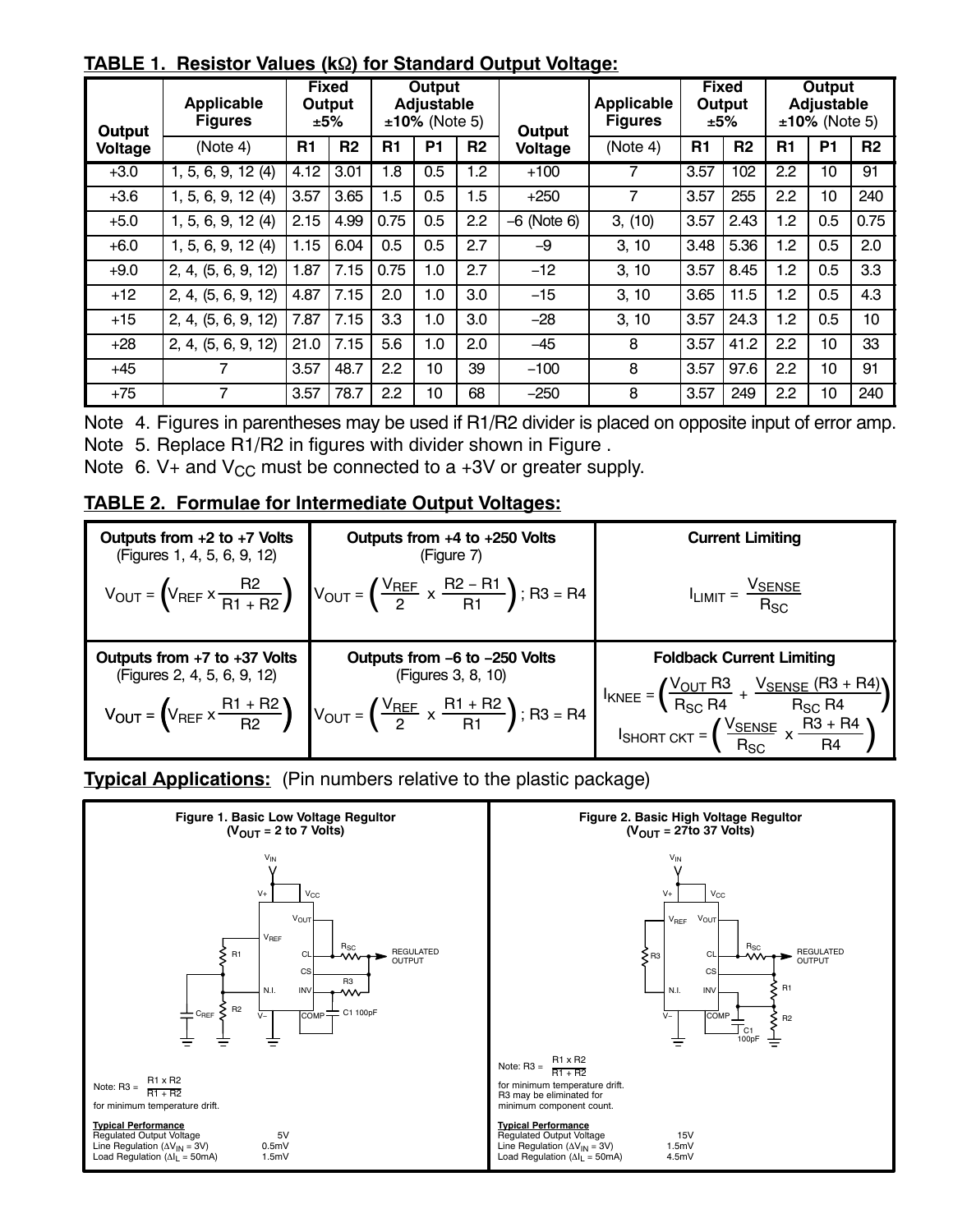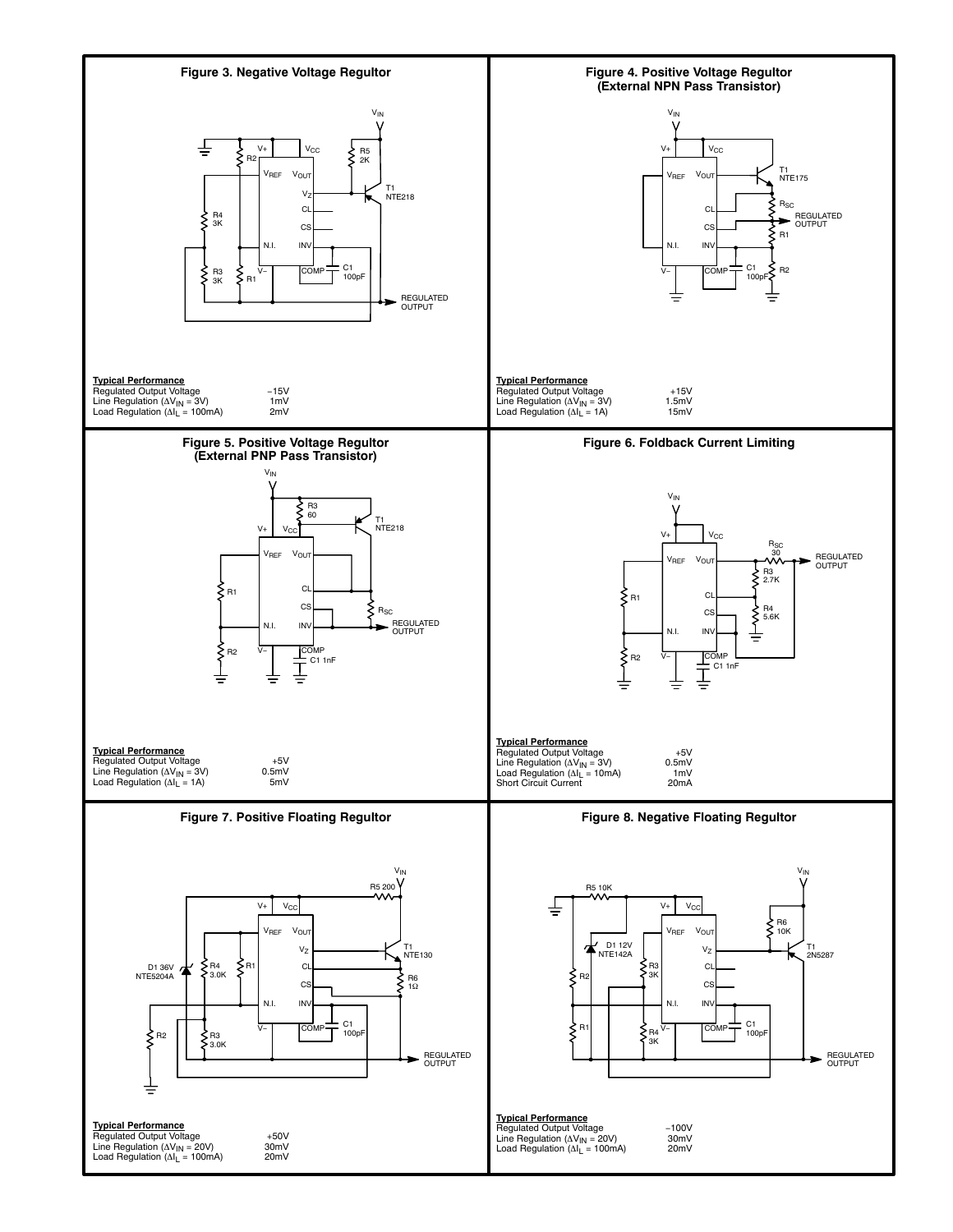